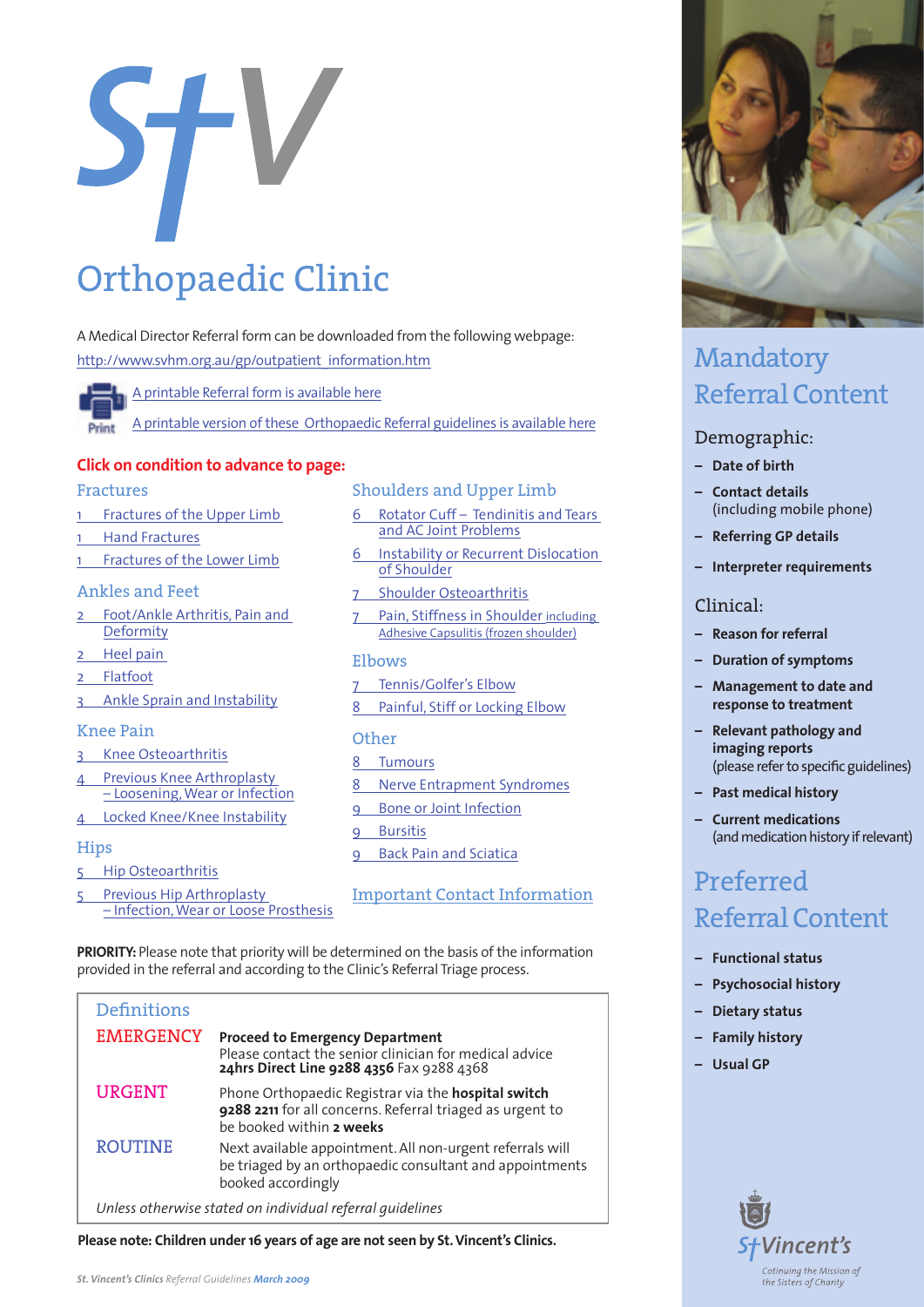

## <span id="page-1-0"></span>Fractures of the Upper Limb

#### **[BACK](#page-0-0)**

#### **Acute fractures will be assessed by the Fracture Clinic within 2 weeks**

### Initial Work Up and Management

- X-ray Out of Plaster (AP and Lateral and Axillary views proximal Humerus) and instruct patient to bring films to Specialist Clinic appointment. Please also request 'Scaphoid Views' if a Scaphoid fracture is suspected
- If fracture is reduced or manipulated, any check-X-rays should be reviewed by the Doctor requesting the imaging prior to referral
- Immobilise fractured limb in a sling, shoulder-immobiliser or plaster cast as appropriate

#### When to Refer

## URGENT

- Refer URGENTLY to Orthopaedic **Fracture Clinic** for acute fractures (fractures < 3 weeks old) assessed as requiring further or specialist management
- Phone Orthopaedic Registrar on call on 9288 2211 if displaced (> 5mm) fracture OR concerns

## Hand Fractures

#### **[BACK](#page-0-0)**

#### **Acute fractures will be assessed by the Fracture Clinic within 2 weeks**

## Initial Work Up and Management

- X-ray of hand AP and lateral views and additional check X-ray post manipulation if applicable
- Immobilise in a suitable splint or thumb-spica cast as appropriate

| When to Refer                                                                         |                                                                                                                                               |
|---------------------------------------------------------------------------------------|-----------------------------------------------------------------------------------------------------------------------------------------------|
| <b>EMERGENCY</b>                                                                      | <b>URGENT</b>                                                                                                                                 |
| - Refer patient directly to the Emergency Department if<br>open or displaced fracture | - Otherwise please Refer URGENTLY to Hand Surgery Clinic<br>+/- phone Plastics Registrar via the hospital switch on<br>9288 2211 if concerned |

## Fractures of the Lower Limb

#### **[BACK](#page-0-0)**

#### **Acute fractures will be assessed by the Fracture Clinic within 2 weeks**

## Initial Work Up and GP Management

- X-ray out of plaster (AP and lateral views) and instruct patient to bring films to Specialist Clinic appointment. Please also request 'skyline views' of the knee if indicated
- Please note, any check-X-rays post immobilisation should be reviewed by the Doctor requesting the imaging prior to referral
- Immobilise fractured limb in an appropriate plaster cast and instruct patient to remain non-weight-bearing using crutches

### When to Refer

### URGENT

- Refer URGENTLY to Orthopaedic **Fracture Clinic** for acute fractures (fractures < 3 weeks old) assessed as requiring further or specialist management
- Phone Orthopaedic Registrar on call on 9288 2211 if displaced (> 5mm) fracture OR concerns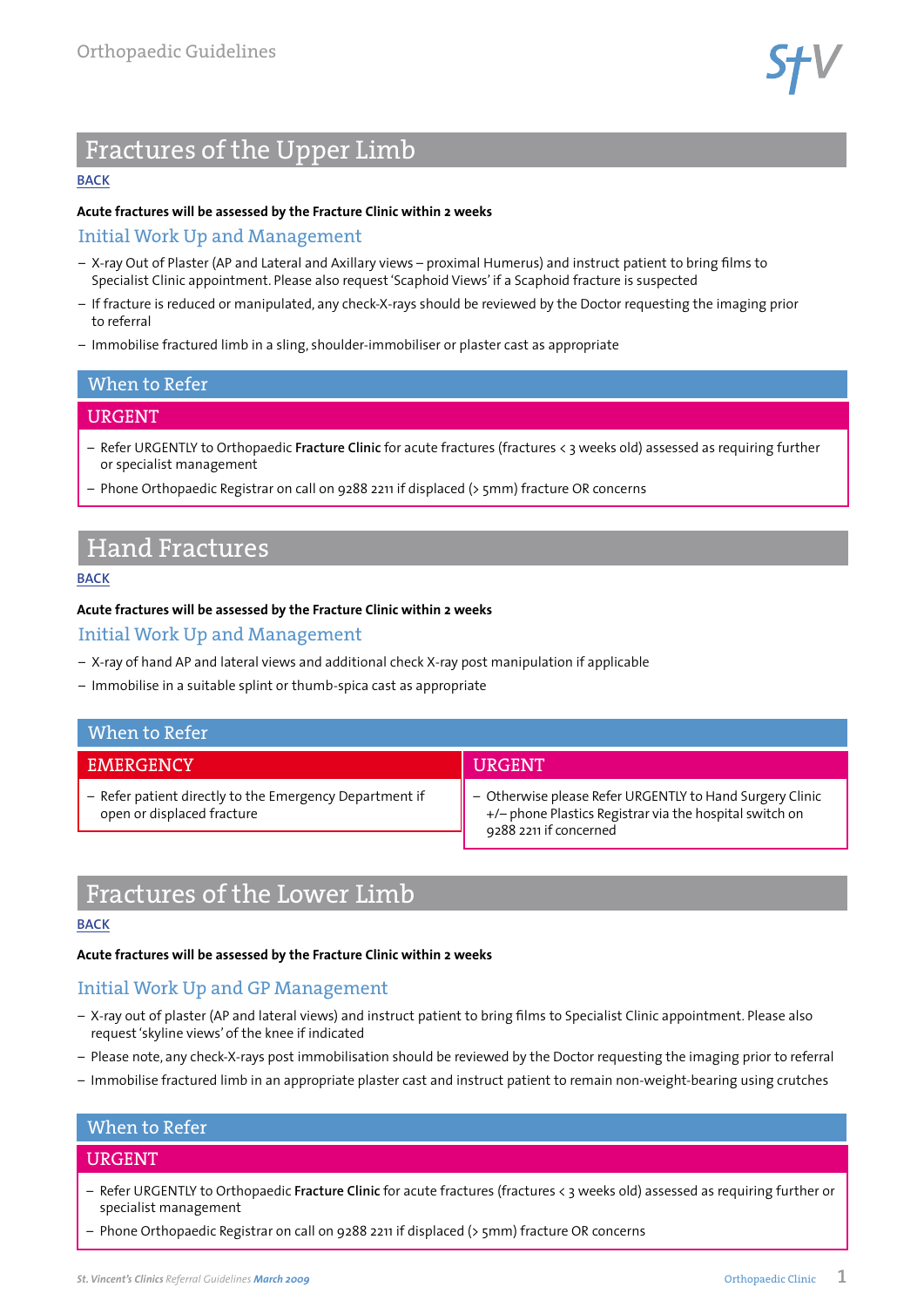

## <span id="page-2-0"></span>Foot/Ankle Arthritis, Pain and Deformity

#### **[BACK](#page-0-0)**

## Initial Pre-Referral Work Up

- Weight-bearing X-rays of feet and ankles and instruct patient to bring films to Specialist Clinic appointment
- Clinical history and examination

**Suspected infection OR tumour:**

– Call St. Vincent's on 9288 2211 and ask

Orthopaedic Registrar to be paged if concerned

– Check tibialis posterior

### GP Management

- Medications: Analgesia, NSAIDs
- Physiotherapy
- Walking aids
- Comfortable or modified footwear +/- **Orthotics**
- Advice regarding low heeled, wide forefoot shoes with soft leather uppers
- Podiatry referral
- Weight loss if applicable
- Steroid injection if appropriate

## When to Refer

URGENT

## ROUTINE

– Functional impairment despite best conservative management

## Heel pain

#### **[BACK](#page-0-0)**

## Initial Pre-Referral Work Up

- Clinical history and examination
- Weight-bearing X-ray (AP and lateral foot) and instruct patient to bring films to Specialist Clinic appointment

**NB: X-rays allow exclusion of some diagnoses; Plantar spur on an X-ray does NOT imply plantar fasciitis**

## GP Management

- Physiotherapy
- Orthotics
- Podiatry
- Silicone heel pad
- Medication NSAIDs, analgesia as appropriate
- Consider steroid injections for plantar fasciitis

## When to Refer

#### **ROUTINE**

– Refer to Orthopaedic Clinic if conservative treatment fails

## Flatfoot

#### **[BACK](#page-0-0)**

## Initial Pre-Referral Work Up

- Weight-bearing X-ray and instruct patient to bring films to Specialist Clinic appointment
- Examination to check flatfoot for flexible (non-treated) or rigid (pathological) flatfoot

## GP Management

- Physiotherapy
- Podiatry
- Orthotics and arch supports in footwear

#### **NB: Painless flatfoot requires no treatment**

## When to Refer

## ROUTINE

– Refer to Orthopaedic Clinic for surgical management if conservative treatment fails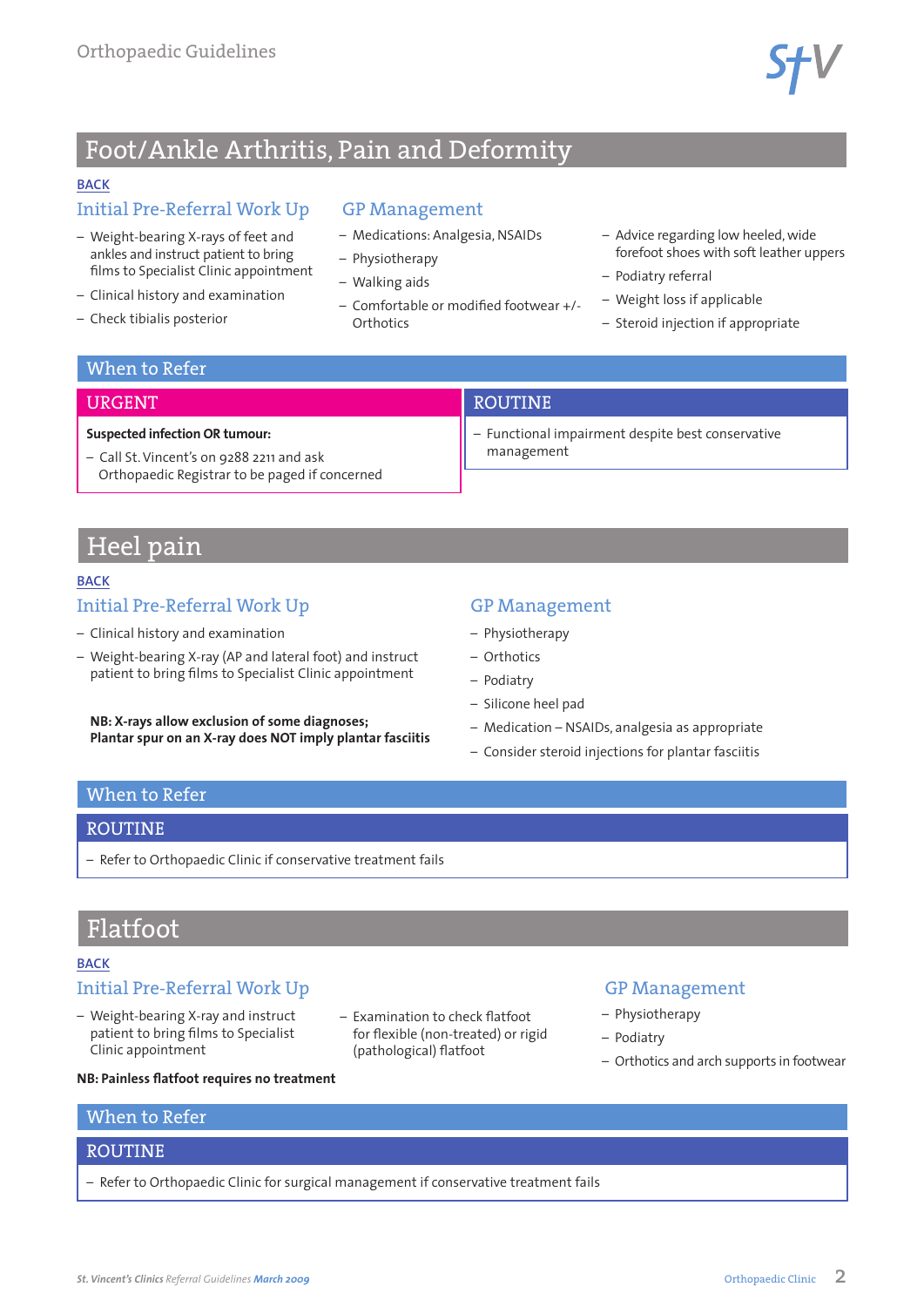$\mathsf{STV}$ 

## <span id="page-3-0"></span>Ankle Sprains and Instability

#### **[BACK](#page-0-0)**

## Initial Pre-Referral Work Up

– Clinical history and examination

## GP Management

- Medications: analgesia, NSAIDs as appropriate
- RICE (Rest, Ice, Compression, Elevation) therapy for acute sprains
- An ankle-brace or supportive bandage for ALL acute and chronic sprains
- Physiotherapy

## When to Refer

#### ROUTINE

- Refer to Orthopaedic Clinic for surgical management if conservative treatment fails
	- If patient's quality of life is suffering
	- Severe pain
	- Pain interfering with activities of daily living
	- Pain causing sleep disturbance

## Knee Osteoarthritis

#### **[BACK](#page-0-0)**

## Initial Pre-Referral Work Up

- Weight-bearing X-rays of both knees (lateral, skyline and AP weight-bearing views)
- Clinical history and examination Key points:
- Walking distance
- Rest pain and disturbance of sleep
- Use of walking aids
- Treatment including NSAIDs and analgesics
- General medical conditions and medication
- Examination for tenderness, swelling, range of movement and deformity
- Effusion present: please differentiate as this will assist us with prioritisation of the referral

## GP Management

- Medication: Anti-inflammatory medication and Analgesia as appropriate
- Physiotherapy
- Activity modification
- Weight reduction if required
- Walking aids as appropriate

## When to Refer

## **EMERGENCY**

- Suspected infection should be referred IMMEDIATELY.
- Contact the hospital switch on 9288 2211 **do not commence antibiotics**

## URGENT

– Pain in previous knee arthroplasty

## ROUTINE

- Refer to Orthopaedic Clinic for surgical management if unresponsive to therapy
	- If patient's quality of life is suffering • Severe pain
	- Pain interfering with activities of daily living
	- Pain causing sleep disturbance
- Disability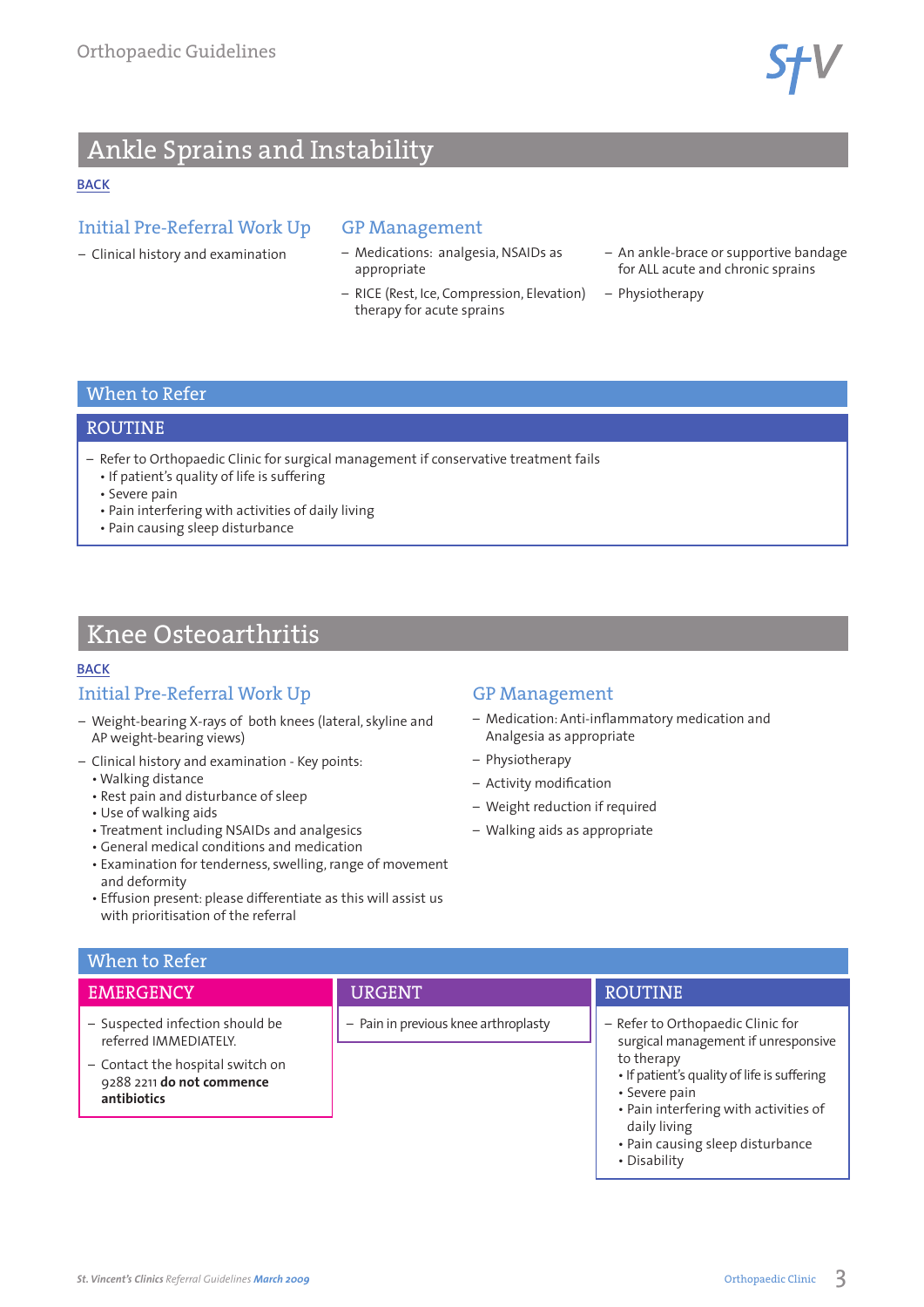## <span id="page-4-0"></span>Previous Knee Arthroplasty – Loosening, Wear or Infection

### **[BACK](#page-0-0)**

## Initial Pre-Referral Work Up

- Clinical history and examination Key points:
	- New pain
	- Limp
	- Grating
	- Translucency on x-ray

### – Investigations:

- Weight bearing X-rays (AP and lateral both knees) and instruct patient to bring films to Specialist Clinic appointment
- FBC, ESR and CRP to exclude infection

| When to Refer                                                                                                                            |                                      |                                                                                                                                                                                                 |  |
|------------------------------------------------------------------------------------------------------------------------------------------|--------------------------------------|-------------------------------------------------------------------------------------------------------------------------------------------------------------------------------------------------|--|
| <b>EMERGENCY</b>                                                                                                                         | <b>URGENT</b>                        | <b>ROUTINE</b>                                                                                                                                                                                  |  |
| - Suspected infection should be<br>referred IMMEDIATELY.<br>- Contact the hospital switch on<br>9288 2211 do not commence<br>antibiotics | - Pain in previous knee arthroplasty | - Refer to Orthopaedic Clinic if patient<br>is experiencing:<br>· significant pain<br>• disability<br>• sleep disturbance<br>• unresponsive to therapy AND<br>· patient is a surgical candidate |  |

## Locked Knee/Knee Instability

## **[BACK](#page-0-0)**

## Initial Pre-Referral Work Up

- Clinical history and examination Key points:
	- Check ROM
	- Confirm true 'lock'
- Investigations:
- Weight bearing X-ray (AP and lateral views of the knee) and instruct patient to bring films to Specialist Clinic appointment
- NO ultrasound required

## GP Management

- Medication: Anti-inflammatory and Aanalgesia as appropriate
- Walking aids: as required
- Physiotherapy (particularly if not a true lock)

## When to Refer

#### ROUTINE

- Refer to Orthopaedic Clinic if true locked knee: clearly notate on referral
- Refer if patient experiencing significant pain, problems relating to mobility, sleep disturbance and unresponsive to therapy over several weeks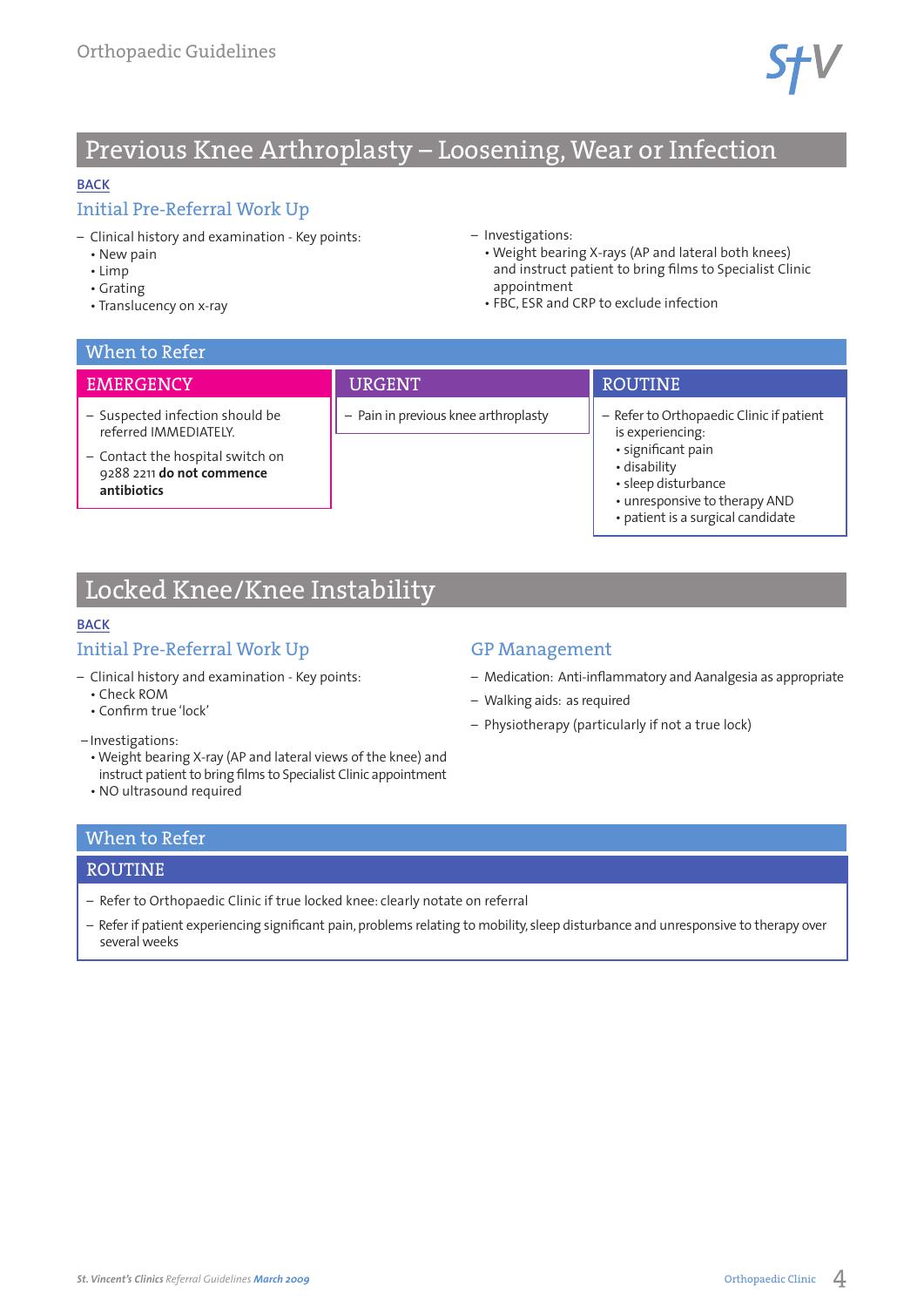$57^{\circ}$ 

## <span id="page-5-0"></span>Hip Osteoarthritis

#### **[BACK](#page-0-0)**

## Patient Presentation/History

- Groin pain
- Anterior or medial thigh pain
- Radiation of symptoms to the knee
- Pain on movement or weight-bearing
- Loss of range of movement on physical examination

## Initial Pre-Referral Work Up

- Investigations:
	- X-ray (AP weight-bearing pelvis, oblique and lateral hip views) and instruct patient to bring films to Specialist Clinic appointment
- Clinical history and examination Key points:
	- Walking distance
	- Rest pain and disturbance of sleep
	- Ability to put on shoes
	- Use of walking aids
	- Examination for range of movement

### When to Refer

### ROUTINE

- Refer to Orthopaedic Clinic for consideration of surgical management if patient experiencing significant pain, problems relating to mobility, sleep disturbance and unresponsive to therapy over several weeks
- Patients who are not candidates for surgery will be assessed in the Arthritis Clinic

### Please NOTE:

**Patients unfit for surgery may be assessed in the Multi-disciplinary Arthritis (OWL) Clinic whilst awaiting optimisation of co-morbidities in preparation for surgery**

## Previous Hip Arthroplasty – Infection, Wear or Loose Prosthesis

#### **[BACK](#page-0-0)**

## Initial Pre-Referral Work Up

- Clinical history and examination Key points:
	- New pain
	- Limp or affected gait
	- Translucency on x-ray

– Investigations:

- Weight bearing X-ray (AP pelvis and lateral hip views) and instruct patient to bring films to Specialist Clinic appointment
- FBC ESR and CRP to exclude infection

## When to Refer

*The majority of the management of patients with osteoarthritis of the hip can be undertaken in primary care. However, referral to a specialist consultant is advised in the following circumstances.*

| <b>EMERGENCY</b>                                                                                                                                                                                                                  | <b>URGENT</b>                                                                                                                                       | <b>ROUTINE</b>                                                                                                                                                                                                                                                         |
|-----------------------------------------------------------------------------------------------------------------------------------------------------------------------------------------------------------------------------------|-----------------------------------------------------------------------------------------------------------------------------------------------------|------------------------------------------------------------------------------------------------------------------------------------------------------------------------------------------------------------------------------------------------------------------------|
| - Suspected infection should be<br>referred IMMEDIATELY do not<br>commence antibiotics<br>- Contact the Senior Clinician on<br>9288 4356 for advice; OR page the<br>Orthopaedic Registrar via the<br>hospital switch on 9288 2211 | - Pain in previous hip arthroplasty.<br>Please contact the Orthopaedic<br>Registrar for all urgent concerns via<br>the hospital switch on 9288 2211 | - Refer to Orthopaedic Clinic if patient<br>is experiencing:<br>· significant pain<br>• disability<br>• sleep disturbance<br>• unresponsive to therapy AND<br>• patient is a surgical candidate<br>• symptoms rapidly deteriorate and<br>are causing severe disability |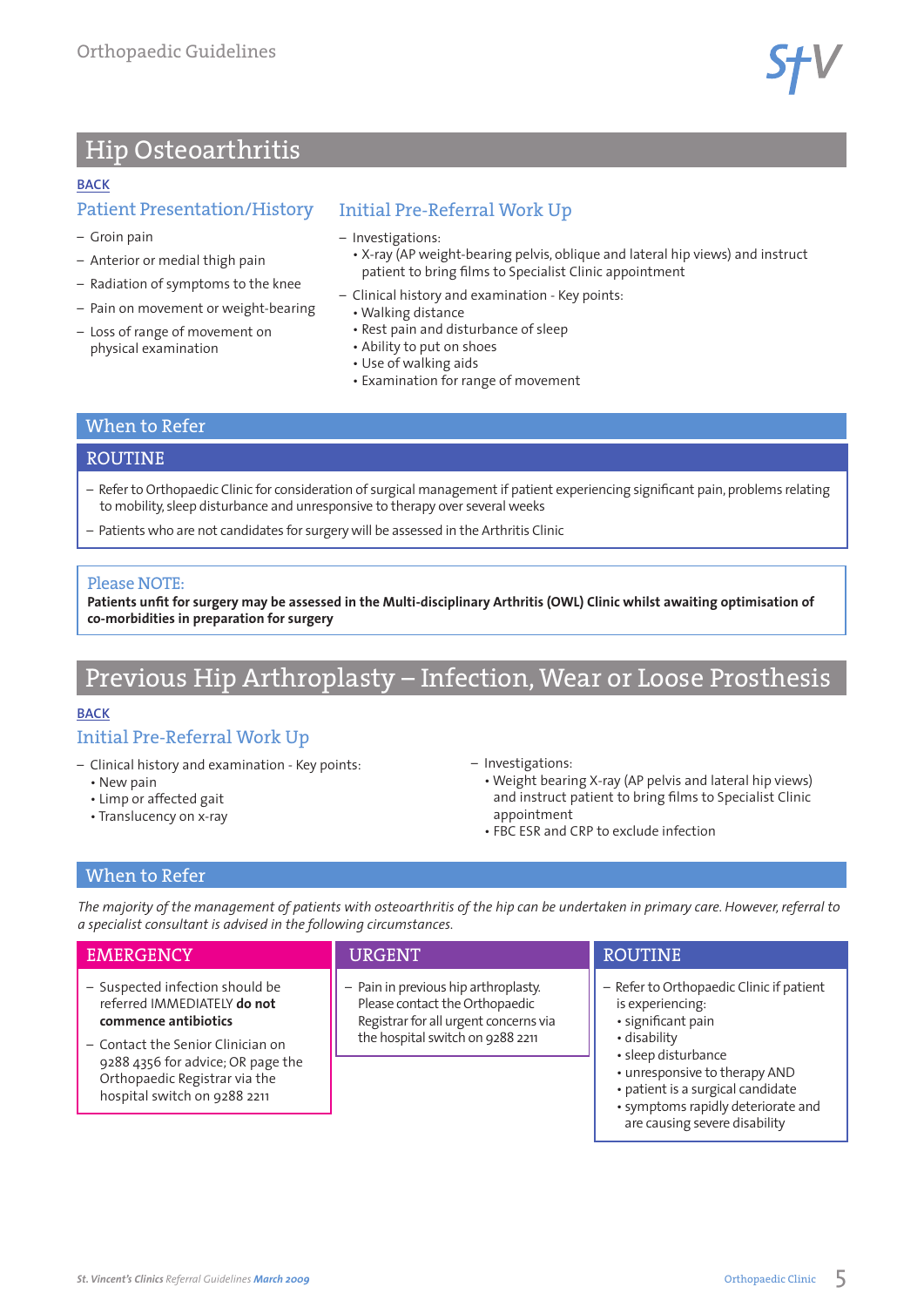## <span id="page-6-0"></span>Rotator Cuff – Tendinitis and Tears and AC Joint Problems

## **[BACK](#page-0-0)**

## Initial Pre-Referral Work Up

- Clinical history and examination including neurological examination
- X-rays (AP, 30° caudal AP, lateral, axillarylateral views) and instruct patient to bring X-rays to Specialist Clinic appointment
- U/S scan (tears: Please instruct patient to bring the ultrasound REPORT)

### GP Management

- Anti inflammatory medication
- Physiotherapy
- Consider cortisone injection

|  |  |  |  | When to Refer |
|--|--|--|--|---------------|
|--|--|--|--|---------------|

## URGENT

– Refer urgently to Orthopaedic Clinic if evidence of weakness suggestive of an acute tear, that fails to respond well to 6 weeks of physiotherapy OR confirmed subscapularis tear and patient <70 years. If concerned phone the hospital switch on 9288 2211 and request Orthopaedic Registrar on call

## ROUTINE

- Refer if patient fails to respond to treatment after 6 months UNLESS evidence of weakness suggestive of an acute tear that fails to respond well after 6 weeks of physiotherapy OR confirmed subscapularis tear and patient <70 years
- For patients experiencing rotator cuff or AC joint problems: refer to Orthopaedic Clinic after 6 months if symptoms persist

## Instability or Recurrent Dislocation of Shoulder

#### **[BACK](#page-0-0)**

## Initial Pre-Referral Work Up

- Standard history and examination particularly neurological examination
- X-rays (AP & lateral & axillary lateral views) and instruct patient to bring films to Specialist Clinic appointment

#### **NB: All patients over age 30 with primary dislocation need rotator cuff assessment to exclude tears**

## GP Management

- Provide advice to avoid dislocation
- Shoulder rehabilitation program (Physiotherapy)

| When to Refer                                                                                                                          |                                                                                                                                                                                                |
|----------------------------------------------------------------------------------------------------------------------------------------|------------------------------------------------------------------------------------------------------------------------------------------------------------------------------------------------|
| <b>IIRGENT</b>                                                                                                                         | <b>ROUTINE</b>                                                                                                                                                                                 |
| - Refer to Orthopaedic Clinic if patient has tear post<br>dislocation phone Orthopaedic Registrar on call on<br>9288 2211 if concerned | - Refer to Orthopaedic Clinic if patient experiencing<br>recurrent instability and/or pain and has functional<br>impairment and not responding to the rehabilitation<br>program after 3 months |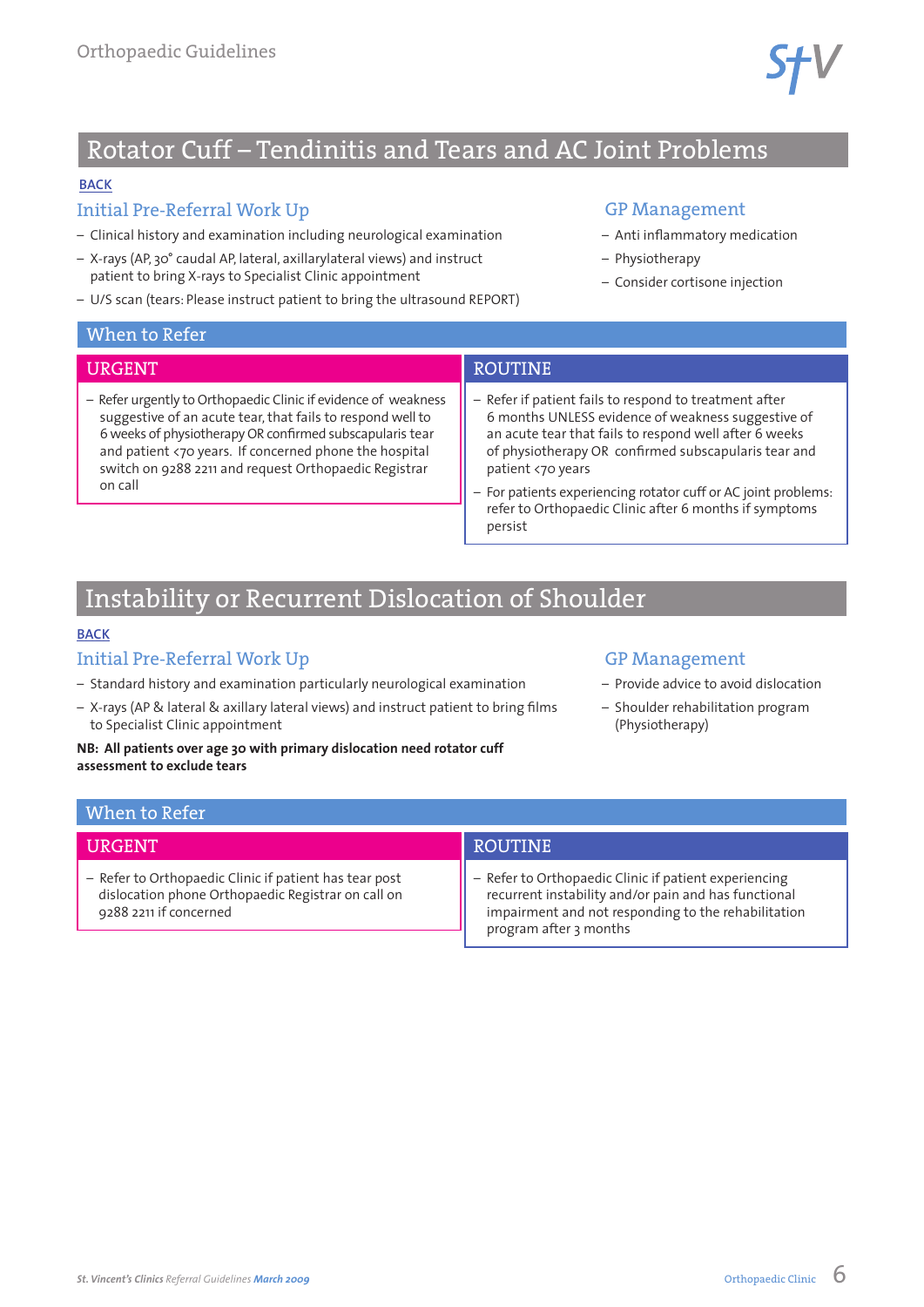$STV$ 

## <span id="page-7-0"></span>Shoulder Osteoarthritis

#### **[BACK](#page-0-0)**

## Initial Pre-Referral Work Up

– X-ray (Shoulder AP, 30° Caudal AP, Lateral and Axillary Lateral views) and instruct patient to bring films to Specialist Clinic appointment

## GP Management

- Advise patient regarding Activity modification
- Physiotherapy

## When to Refer

### ROUTINE

- Refer to Orthopaedic Clinic if patient experiencing
	- significant pain
	- disability
	- sleep disturbance
	- unresponsive to therapy after 6 months AND
	- Patient is a candidate for joint replacement surgery (arthroplasty)
- Please note non-surgical candidates may be assessed and managed in the arthritis clinic until fit for surgery or improved
- **– If pain does not warrant joint replacement, please refer to the Rheumatology Clinic**

## Pain/Stiffness in Shoulder including Adhesive Capsulitis (Frozen Shoulder)

#### **[BACK](#page-0-0)**

### Initial Pre-Referral Work Up

- Standard history and examination including neurological examination
- X-rays to exclude other causes such as malignancy or calcifying tendinitis and instruct patient to bring films to Specialist Clinic appointment

## GP Management

- Anti inflammatory medication
- Physiotherapy
- Consider cortisone injection/hydro dilatation

– Consider FBE & ESR

## When to Refer

#### ROUTINE

– Refer after 6 months if not responding to treatment

## Tennis/Golfer's Elbow

#### **[BACK](#page-0-0)**

## Initial Pre-Referral Work Up

– Clinical history and examination

#### GP Management

- Anti inflammatory medication
- Modify activity (e.g. patient with tennis elbow to use wrist in supination as much as possible)
- Physiotherapy
- Consider cortisone injection

#### When to Refer

#### ROUTINE

– Refer if not responding to treatment after 12 months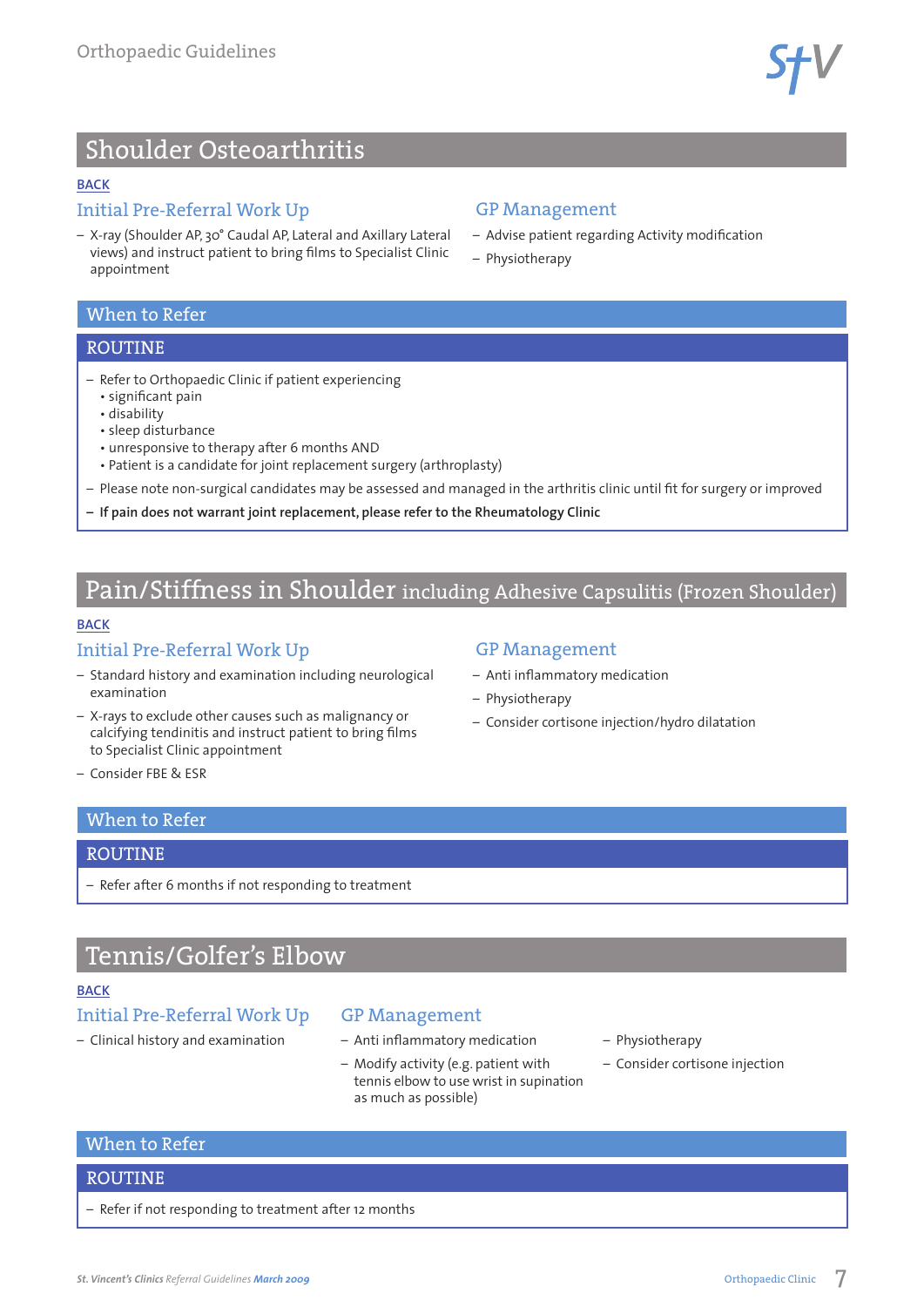**SfV** 

## <span id="page-8-0"></span>Painful, Stiff or Locking Elbow

### **[BACK](#page-0-0)**

## Initial Pre-Referral Work Up

- Standard clinical history and examination
- Consider FBE, ESR & CRP if inflammation suspected

## When to Refer

## ROUTINE

- Refer if loose bodies visualized on X-ray
- Refer after 6 months if not responding to treatment

## Tumours

### **[BACK](#page-0-0)**

## Initial Pre-Referral Work Up

- Standard history and examination
- X-ray (AP and lateral views) and instruct patient to bring films to Specialist Clinic appointment

## When to Refer

## URGENT

– Refer Urgently to Orthopaedic Clinic: phone Orthopaedic Registrar on call on 9288 2211 if concerned

GP Management

– Physiotherapy

– Anti inflammatory medication

## Nerve Entrapment Syndromes

#### **[BACK](#page-0-0)**

## Initial Pre-Referral Work Up

- Standard history and examination
- Nerve conduction studies which can be performed at St. Vincent's: Phone 9288 4149, Fax 9288 4780

## When to Refer

## URGENT

- If patient presents with muscle wasting or if syndrome is associated with pregnancy
- Patient may also be referred to Plastic Surgery (Hand Surgery) or Neurosurgery Clinics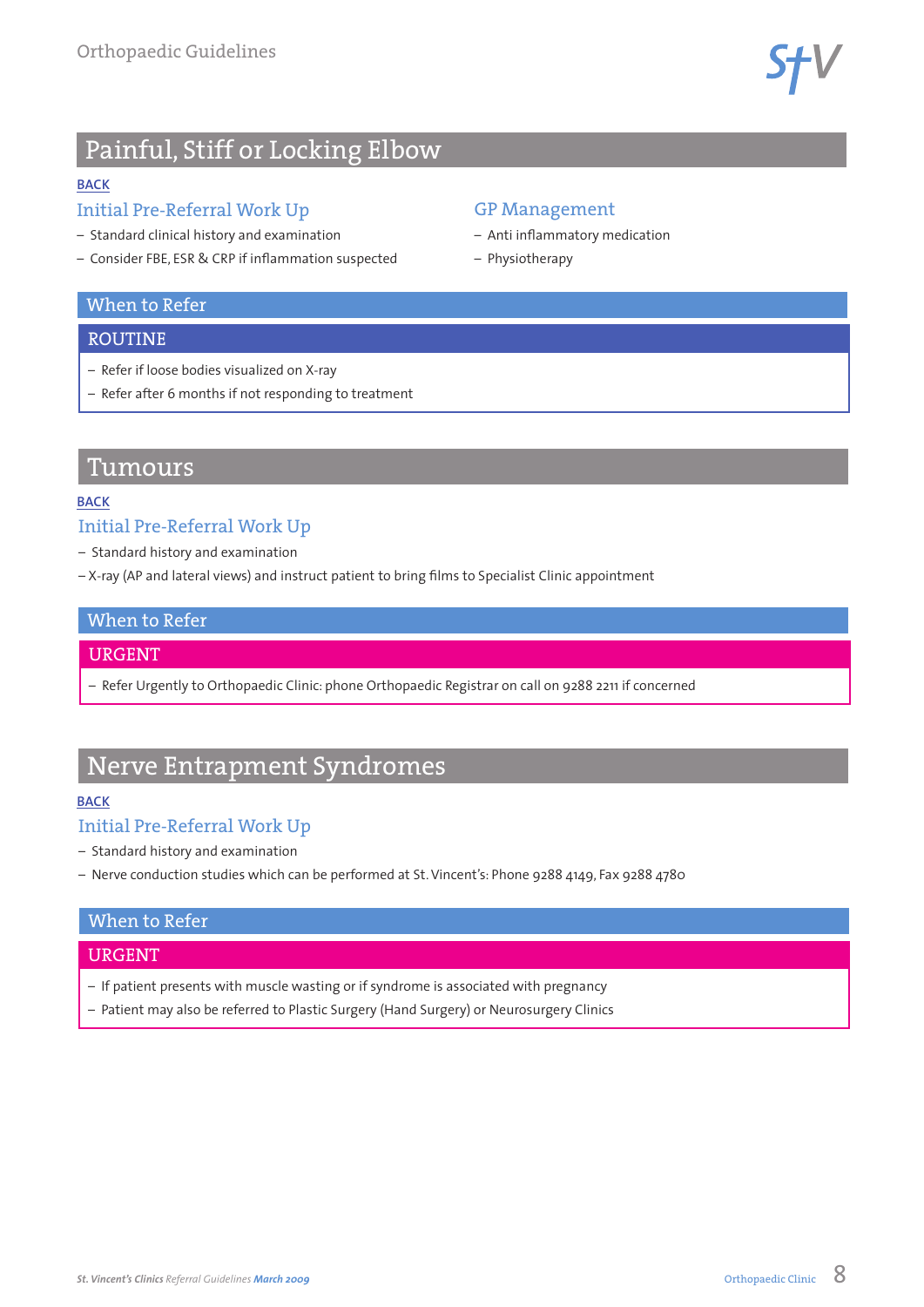**STV** 

## <span id="page-9-0"></span>Bone or Joint Infection

#### **[BACK](#page-0-0)**

## Initial Pre-Referral Work Up

- Standard history and examination
- FBE, ESR and CRP
- Do not commence antibiotics

### When to Refer

#### **EMERGENCY**

- Suspected infection should be referred IMMEDIATELY
- Contact the Orthopaedic Registrar via the hospital switch on 9288 2211 **do not commence antibiotics**

## Bursitis

#### **[BACK](#page-0-0)**

## Initial Pre-Referral Work Up

- Clinical history and examination
- Acute/inflammatory, consider aspirating for diagnosis; relief of symptoms
- Activity modification
- Consider X-rays
- If chronic, consider steroid injection

– FBE, ESR and CRP

## When to Refer

– Refer if non responsive to treatment

# Removal of Prostheses – Screws, Pins, Plates

#### **[BACK](#page-0-0)**

*Most metal implants are not removed. If patient requests removal of fixation or prosthesis, in absence of infection or loosening of prosthesis, referral considered routine.*

## When to Refer

#### ROUTINE

– Consider referral if painful or risk re-fracture. Consider removal if under 40 years

## Back Pain and Sciatica

### **[BACK](#page-0-0)**

## NOT SEEN BY ORTHOPAEDIC CLINIC

**Check for 'Red Flags'** and refer to Neurosurgery Clinic Guidelines

**[Open Neurosurgery clinic referral guidelines](www.svhm.org.au/GP/Docs/SVHGPGuide_Neurosurgery.pdf)**